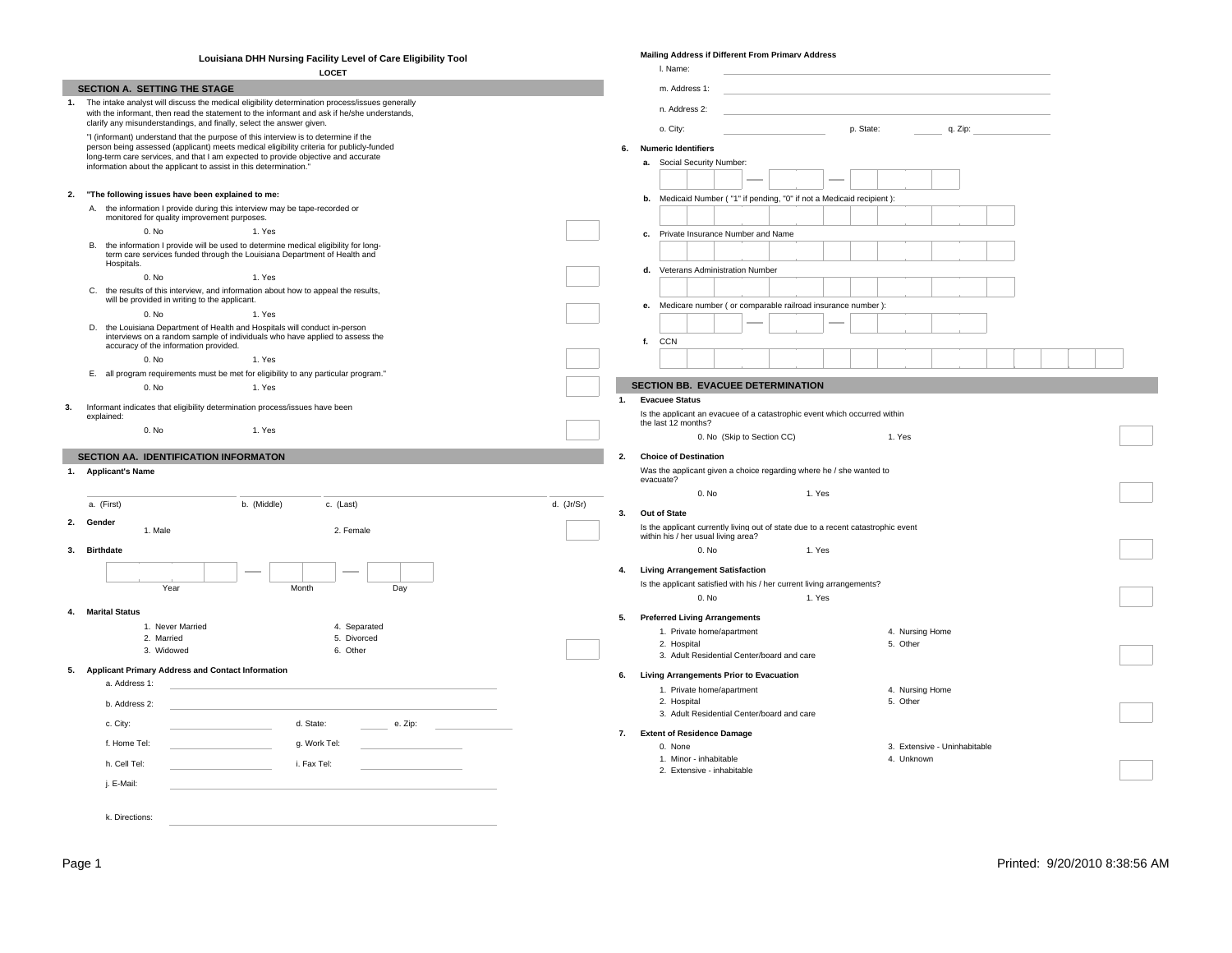#### **8. Support at Home**

If the applicant were to return home, who will be his/her main caregiver or helper upon his/her return?

| 0. No one      | 3. Sibling         |
|----------------|--------------------|
| 1. Spouse      | 4. Parent          |
| 2. Adult Child | 5. Friend/Neighbor |

|  | .             |
|--|---------------|
|  | 6. Other<br>. |

 **SECTION CC. PERSONAL REPRESENTATIVE INFORMATION**

| Does the Applicant have a Personal Representative ? |
|-----------------------------------------------------|
| 0 No (Skin to Section DD)                           |

| U. NO (SKID TO SECTION DD) |  |
|----------------------------|--|
| 1. Yes                     |  |
| 2. Unknown to informant    |  |

#### **2. Personal Representative Primary Address and Contact Information**

| a. Name:      |              |         |  |
|---------------|--------------|---------|--|
| b. Address 1: |              |         |  |
| c. Address 2: |              |         |  |
| d. City:      | e. State:    | f. Zip: |  |
| g. Home Tel:  | h. Work Tel: |         |  |
| i. Cell Tel:  | j. Fax Tel:  |         |  |
| k. E-mail     |              |         |  |

### **Mailing Address if Different From Primary Address**

| I. Name:      |           |         |  |
|---------------|-----------|---------|--|
| m. Address 1: |           |         |  |
| n. Address 2: |           |         |  |
| o. City:      | p. State: | q. Zip: |  |

## **SECTION DD. PRIMARY PHYSICIAN IDENTIFICATION**

| a. Name:      |             |                                         |
|---------------|-------------|-----------------------------------------|
| b. Address 1: |             |                                         |
| c. Address 2: |             |                                         |
| d. City:      | e. State:   | f. Zip: $\qquad \qquad \qquad$          |
| g. Work Tel:  | h. Fax Tel: |                                         |
| i. E-mail     |             |                                         |
|               |             | <b>Primary Physician Identification</b> |

Hours Minutes

## **SECTION EE. INITIAL CALL AND LOCET TYPE**

| 1. | <b>LOCET Initiated by:</b> |
|----|----------------------------|
|    | 0 DHH Designe              |

**2. Date / Time LOCET Initiated:**

# 0. DHH Designee 1. Applicant 2. Informant Year Month Day ( Military time )

## **SECTION FF. PROGRAM CHOICE**

| 1. | Indicate the applicant's choice of Long Term Care Program: |        |  |
|----|------------------------------------------------------------|--------|--|
|    | 0. No                                                      | 1. Yes |  |
|    | a. Program Choice Not Declared at this time                |        |  |
|    | b. Adult Day Health Care Waiver Services (ADHC)            |        |  |
|    | c. Elderly and Disabled Adult Waiver Services (EDA)        |        |  |
|    | d. Long Term Personal Care Services (LT-PCS)               |        |  |
|    | e. PAS                                                     |        |  |
|    | f. PACE                                                    |        |  |
|    | g. Adult Residential Care Program                          |        |  |
|    | h. Nursing Facility Admission                              |        |  |

## **SECTION GG. PRIMARY AND SECONDARY DISEASE**

|                            |    | <b>Diagnoses</b> |  |  | ICD-9 Code |  |                        |  |  |
|----------------------------|----|------------------|--|--|------------|--|------------------------|--|--|
| <b>Primary Diagnosis</b>   | а. |                  |  |  |            |  | <u>. 1 1 1 1 1 1 1</u> |  |  |
| <b>Secondary Diagnosis</b> | b. |                  |  |  |            |  | 1111111                |  |  |

## **SECTION B. Items / Information to collect at beginning of interview process**

| 4. | Relationship of informant to applicant (select only one): |
|----|-----------------------------------------------------------|
|    | 0. Self (Skip to Item B7)                                 |
|    | 1. Spouse                                                 |
|    | 2. Child or child-in-law                                  |
|    | 3. Other relative                                         |
|    | 4. Friend/neighbor                                        |
|    | 5. Hospital discharge planner                             |

## 5. Hospital discharge planner 6. Nursing home admissions staff

7. Other health care professional. Please specify 8. Other, Please specify

#### **5.** Informant's information sources regarding the status/abilities of applicant (select all that apply):

| 0. No                                       | 1. Yes                                                                          |
|---------------------------------------------|---------------------------------------------------------------------------------|
| a. Direct observation of the applicant      |                                                                                 |
| b. From paid care providers                 |                                                                                 |
| c. From family or other informal caregivers |                                                                                 |
|                                             | the contract of the contract of the contract of the contract of the contract of |

## d. Review of agency records, care provider status reports, etc.

e. Other

## (Other, please specify)

**6.** If information source is from direct observation of applicant, indicate how recently

- observation occurred: 1. within last three days
	- 2. within last week
	- 3. within last month
	- 4. more than one month ago

## **3. Type of LOCET:**

- 1. Initial Determination
- 2. Audit Review Determination
- 3. Follow-up after Incomplete
- 4. Annual Reassessment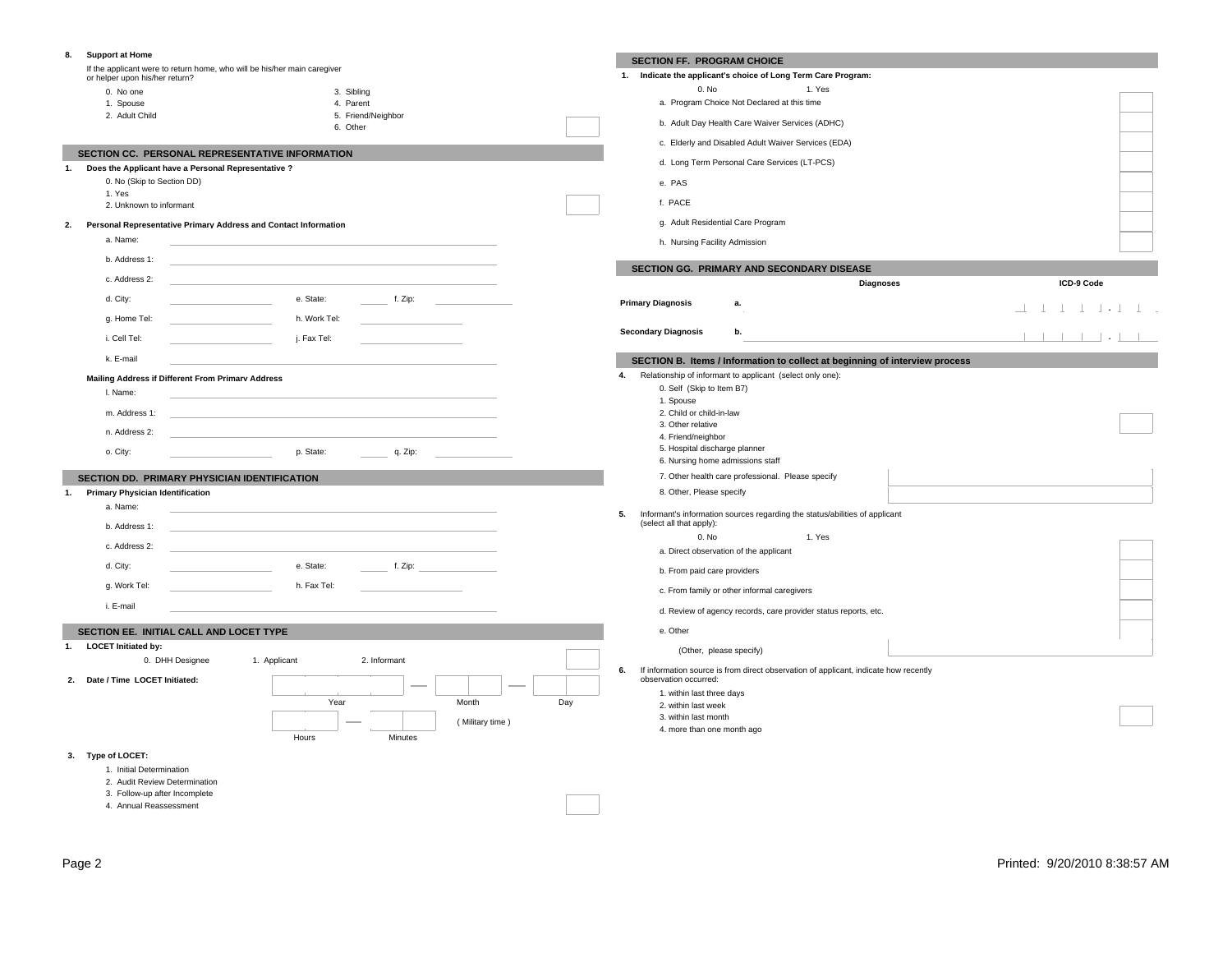|     | Current location of applicant (select only one):                                                                                                                                                           |        |                         |       |     |  |  |  |  |  |  |  |  |
|-----|------------------------------------------------------------------------------------------------------------------------------------------------------------------------------------------------------------|--------|-------------------------|-------|-----|--|--|--|--|--|--|--|--|
|     | 0. Private home/apartment                                                                                                                                                                                  |        |                         |       |     |  |  |  |  |  |  |  |  |
|     | 1. Hospital                                                                                                                                                                                                |        |                         |       |     |  |  |  |  |  |  |  |  |
|     | 2. Adult Residential Center (Assisted Living)/board and care                                                                                                                                               |        |                         |       |     |  |  |  |  |  |  |  |  |
|     | 3. Nursing Home                                                                                                                                                                                            |        |                         |       |     |  |  |  |  |  |  |  |  |
|     | 4. ICF/DD                                                                                                                                                                                                  |        |                         |       |     |  |  |  |  |  |  |  |  |
|     | 5. Shelter (for homeless, disaster-related or otherwise)                                                                                                                                                   |        |                         |       |     |  |  |  |  |  |  |  |  |
|     | 6. Other, please specify                                                                                                                                                                                   |        |                         |       |     |  |  |  |  |  |  |  |  |
| 8.  | Does the applicant currently have safe and accessible housing in his/her community<br>outside of an institutional setting?                                                                                 |        |                         |       |     |  |  |  |  |  |  |  |  |
|     | 0. No                                                                                                                                                                                                      | 1. Yes | 2. Unknown to informant |       |     |  |  |  |  |  |  |  |  |
| 9.  | Has the applicant been a resident of a nursing home at any time during the last five years?                                                                                                                |        |                         |       |     |  |  |  |  |  |  |  |  |
|     | 0. No                                                                                                                                                                                                      | 1. Yes | 2. Unknown to informant |       |     |  |  |  |  |  |  |  |  |
| 10. | Thinking of the person who usually helps or gives care for the applicant, please answer<br>the following:                                                                                                  |        |                         |       |     |  |  |  |  |  |  |  |  |
|     | Caregiver's Name:                                                                                                                                                                                          |        |                         |       |     |  |  |  |  |  |  |  |  |
|     | (This name will be used in questions 10A, 10B and 10C.)                                                                                                                                                    |        |                         |       |     |  |  |  |  |  |  |  |  |
|     | 10A. Care Giver's Date of Birth:                                                                                                                                                                           |        |                         |       |     |  |  |  |  |  |  |  |  |
|     | (Skip to Item 10C if Date of Birth given)                                                                                                                                                                  |        |                         |       |     |  |  |  |  |  |  |  |  |
|     |                                                                                                                                                                                                            |        | Year                    | Month | Day |  |  |  |  |  |  |  |  |
|     | 10B. If Date of Birth is not known, what is care giver's current age?                                                                                                                                      |        |                         |       |     |  |  |  |  |  |  |  |  |
|     |                                                                                                                                                                                                            |        |                         |       |     |  |  |  |  |  |  |  |  |
|     | 10C. Does the care giver have a disability?                                                                                                                                                                |        |                         |       |     |  |  |  |  |  |  |  |  |
|     | 0. No                                                                                                                                                                                                      | 1. Yes | 2. Unknown to informant |       |     |  |  |  |  |  |  |  |  |
|     |                                                                                                                                                                                                            |        |                         |       |     |  |  |  |  |  |  |  |  |
|     | 11A. Memory Exercise (Skip if not speaking with applicant.)                                                                                                                                                |        |                         |       |     |  |  |  |  |  |  |  |  |
|     | I will name three items for you to remember. You may not write them down<br>but must remember them from hearing the spoken words. I will ask<br>you to tell me what these three items are in five minutes. |        |                         |       |     |  |  |  |  |  |  |  |  |
|     | The Items to remember are:                                                                                                                                                                                 |        |                         |       |     |  |  |  |  |  |  |  |  |
|     | $a.$ Item 1:                                                                                                                                                                                               |        |                         |       |     |  |  |  |  |  |  |  |  |
|     | $b.$ Item 2:                                                                                                                                                                                               |        |                         |       |     |  |  |  |  |  |  |  |  |
|     | c. Item 3:                                                                                                                                                                                                 |        |                         |       |     |  |  |  |  |  |  |  |  |
|     | After entering and reciting the three items to the appicant, say:                                                                                                                                          |        |                         |       |     |  |  |  |  |  |  |  |  |

#### **12A.** *Locomotion*

Describe how the applicant moves between locations inside his/her place of residence. (If the applicant uses a wheelchair, code self-sufficiency once in chair.) Use the following codes to describe the applicant's self-performance during last 7 days:

- a. *Independent* No help or oversight --OR-- Help/oversight provided only 1 or 2
- times during last 7 days
- b. *Supervision*

Oversight, encouragement or cueing provided 3 or more times during last 7 days, --OR-- Supervision 3 or more times plus physical assistance provided only 1 or 2 times during last 7 days

c. *Limited assistance*

Applicant highly involved in activity; received physical help in guided maneuvering of limbs or other non-weight-bearing assistance 3 or more times --OR-- More help provided only 1 or 2 times during last 7 days

d. *Extensive assistance*

While applicant performed part of activity over last 7-day period, help of following type provided 3 or more times:

- Weight bearing support

- Full performance by another during part (but not all) of last 7 days

- e. *Total dependence*
- Full performance by another during all of last 7 days
- f. *Activity did not occur*
- During entire 7 days (regardless of ability)
- g. *Unknown to informant*

#### **12B.** *Eating*

Describe how the applicant eats and drinks (regardless of skill). (Includes intake of nourishment by other means, e.g., tube feeding...)

Use the following codes to describe the applicant's self-performance during last 7 days: a. *Independent*

- No help or oversight --OR-- Help/oversight provided only 1 or 2
- times during last 7 days
- b. *Supervision* Oversight, encouragement or cueing provided 3 or more times during last 7 days, --OR-- Supervision 3 or more times plus physical assistance provided only 1 or 2 times during last 7 days
- c. *Limited assistance* Applicant received physical help in guided maneuvering of limbs or other assistance 3 or more times --OR-- More help provided only 1 or 2
	- times during last 7 days
- d. *Extensive assistance* While applicant performed part of activity over last 7-day period, help of following type provided 3 or more times: - Full performance by another during part (but not all) of last 7 days
- e. *Total dependence* Full performance by another during all of last 7 days
- f. *Activity did not occur*  During entire 7 days (regardless of ability)
- g. *Unknown to informant*

#### **12C.** *Transfer*

Describe how the applicant moves to and from surfaces, e.g., bed, chair wheelchair, standing position. (EXCLUDE transferring to/from bath/toilet.)

- Use the following codes to describe the applicant's self-performance during last 7 days: a. *Independent*
	- No help or oversight --OR-- Help/oversight provided only 1 or 2 times during last 7 days

#### b. *Supervision*

Oversight, encouragement or cueing provided 3 or more times during last 7 days, --OR-- Supervision 3 or more times plus physical assistance provided only 1 or 2 times during last 7 days

c. *Limited assistance* Applicant highly involved in activity; received physical help in guided maneuvering of limbs or other non-weight-bearing assistance 3 or more times --OR-- More help provided only 1 or 2 times during last 7 days

- d. *Extensive assistance*
	- While applicant performed part of activity over last 7-day period, help of following type provided 3 or more times:
	- Weight bearing support - Full performance by another during part (but not all) of last 7 days
- e. *Total Dependence*
- Full performance by another during all of last 7 days
- f. *Activity did not occur*
- During entire 7 days (regardless of ability).
- g. *Unknown to informant*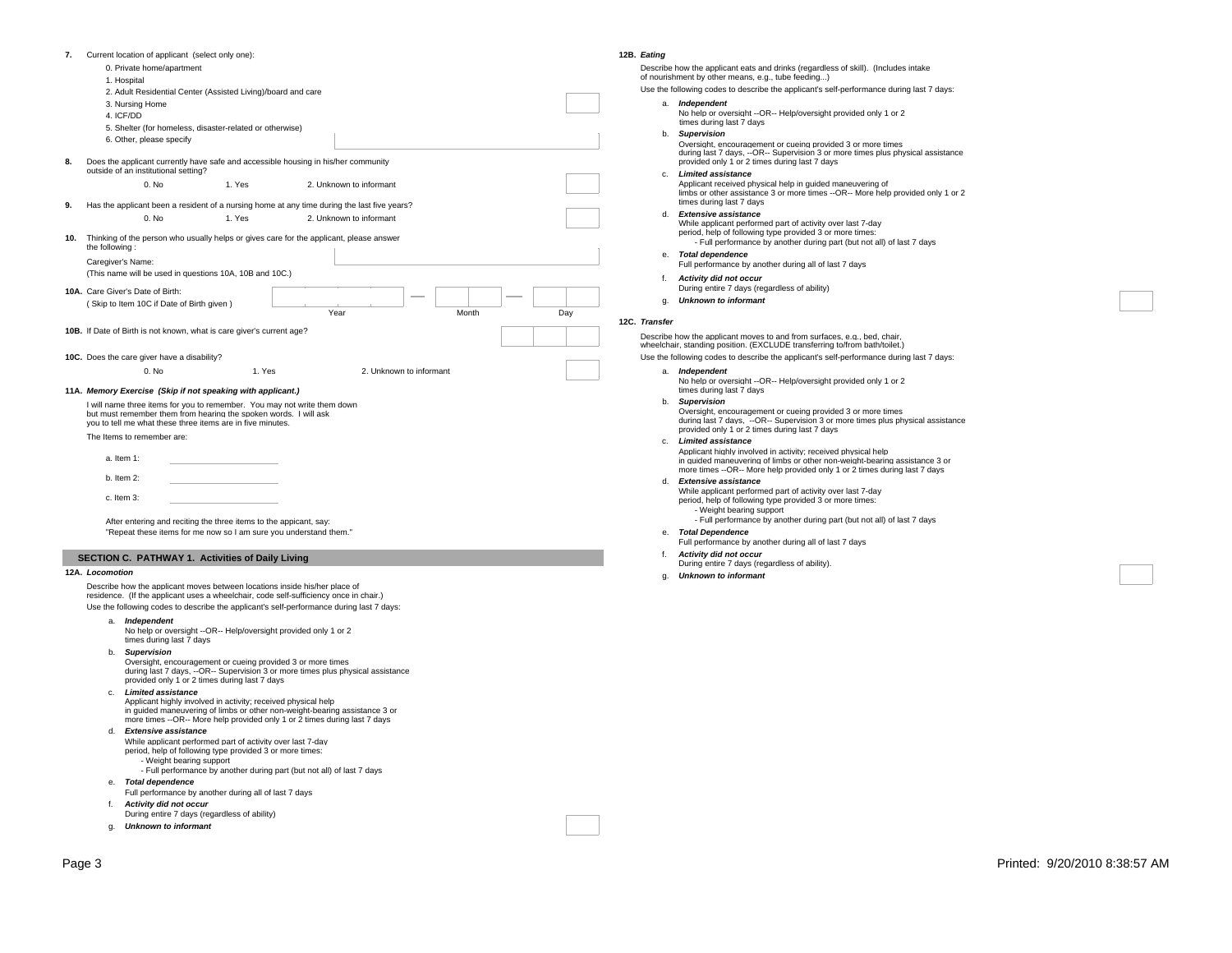#### **12D.** *Bed Mobility*

Describe how the applicant moves to and from a lying position, turns side to side, and positions body while in bed.

Use the following codes to describe the applicant's self-performance during last 7 days:

- a. *Independent*
- 
- b. *Supervision*
- Oversight, encouragement or cueing provided 3 or more times during last 7 days, --OR-- Supervision 3 or more times plus physical assistance provided only 1 or 2 times during last 7 days
- c. *Limited assistance*
- Applicant highly involved in activity; received physical help in guided maneuvering of limbs or other non-weight-bearing assistance 3 or more times --OR-- More help provided only 1 or 2 times during last 7 days
- d. *Extensive assistance*
- While applicant performed part of activity over last 7-day period, help of following type provided 3 or more times:
- Weight bearing support
	- Full performance by another during part (but not all) of last 7 days
- e. *Total Dependence*
- Full performance by another during all of last 7 days f. *Activity did not occur*
- 
- During entire 7 days (regardless of ability) g. *Unknown to informant*
- 

#### **12E.** *Toilet Use*

Describe how the applicant uses the toilet (or commode, bedpan, urinal). (Includes transfer on/off toilet, cleaning self, changing pad, managing ostomy or catheter, adjusting clothes.)

Use the following codes to describe the applicant's self-performance during last 7 days:

a. *Independent*

No help or oversight --OR-- Help/oversight provided only 1 or 2 times during last 7 days

b. *Supervision*

Oversight, encouragement or cueing provided 3 or more times during last 7 days, --OR-- Supervision 3 or more times plus physical assistance provided only 1 or 2 times during last 7 days

- c. *Limited assistance* Applicant highly involved in activity; received physical help in guided maneuvering of limbs or other non-weight-bearing assistance 3 or
- more times --OR-- More help provided only 1 or 2 times during last 7 days d. *Extensive assistance*
- While applicant performed part of activity over last 7-day period, help of following type provided 3 or more times:
	- Weight bearing support
	- Full performance by another during part (but not all) of last 7 days
- e. *Total Dependence*
- Full performance by another during all of last 7 days
- f. *Activity did not occur*
- during entire 7 days (regardless of ability)
- g. *Unknown to informant*

#### **12F.** *Dressing*

Describe how the applicant dresses and undresses him/herself, including prostheses, orthotics, fasteners, belts, shoes, and underwear.

- Use the following codes to describe the applicant's self-performance during last 7 days:
	- a. *Independent* No help or oversight --OR-- Help/oversight provided only 1 or 2
	- times during last 7 days b. *Supervision*
		- Oversight, encouragement or cueing provided 3 or more times during last 7 days, --OR-- Supervision 3 or more times plus physical assistance provided only 1 or 2 times during last 7 days
	- c. *Limited assistance*
		- Applicant highly involved in activity; received physical help in guided maneuvering of limbs or other non-weight-bearing assistance 3 or more times --OR-- More help provided only 1 or 2 times during last 7 days
	- d. *Extensive assistance*
		- While applicant performed part of activity over last 7-day period, help of following type provided 3 or more times: - Weight bearing support
			- Full performance by another during part (but not all) of last 7 days
	- e. *Total Dependence*
	- Full performance by another during all of last 7 days f. *Activity did not occur*
	- during entire 7 days (regardless of ability)
	- g. *Unknown to informant*

#### **12G.** *Personal Hygiene*

Describe how the applicant grooms him/herself, including combing hair, brushing teeth, washing/drying face/hands, shaving. (EXCLUDE baths and showers.)

Use the following codes to describe the applicant's self-performance during last 7 days:

- a. *Independent* No help or oversight --OR-- Help/oversight provided only 1 or 2 times during last 7 days
- b. *Supervision* Oversight, encouragement or cueing provided 3 or more times during last 7 days, --OR-- Supervision 3 or more times plus physical assistance provided only 1 or 2 times during last 7 days
- c. *Limited assistance* Applicant highly involved in activity; received physical help in guided maneuvering of limbs or other non-weight-bearing assistance 3 or more times --OR-- More help provided only 1 or 2 times during last 7 days.
- d. *Extensive assistance*
- While applicant performed part of activity over last 7-day period, help of following type provided 3 or more times: - Weight bearing support
	- Full performance by another during part (but not all) of last 7 days
- e. *Total Dependence*
- Full performance by another during all of last 7 days f. *Activity did not occur*
- During entire 7 days (regardless of ability)
- g. *Unknown to informant*

No help or oversight --OR-- Help/oversight provided only 1 or 2 times during last 7 days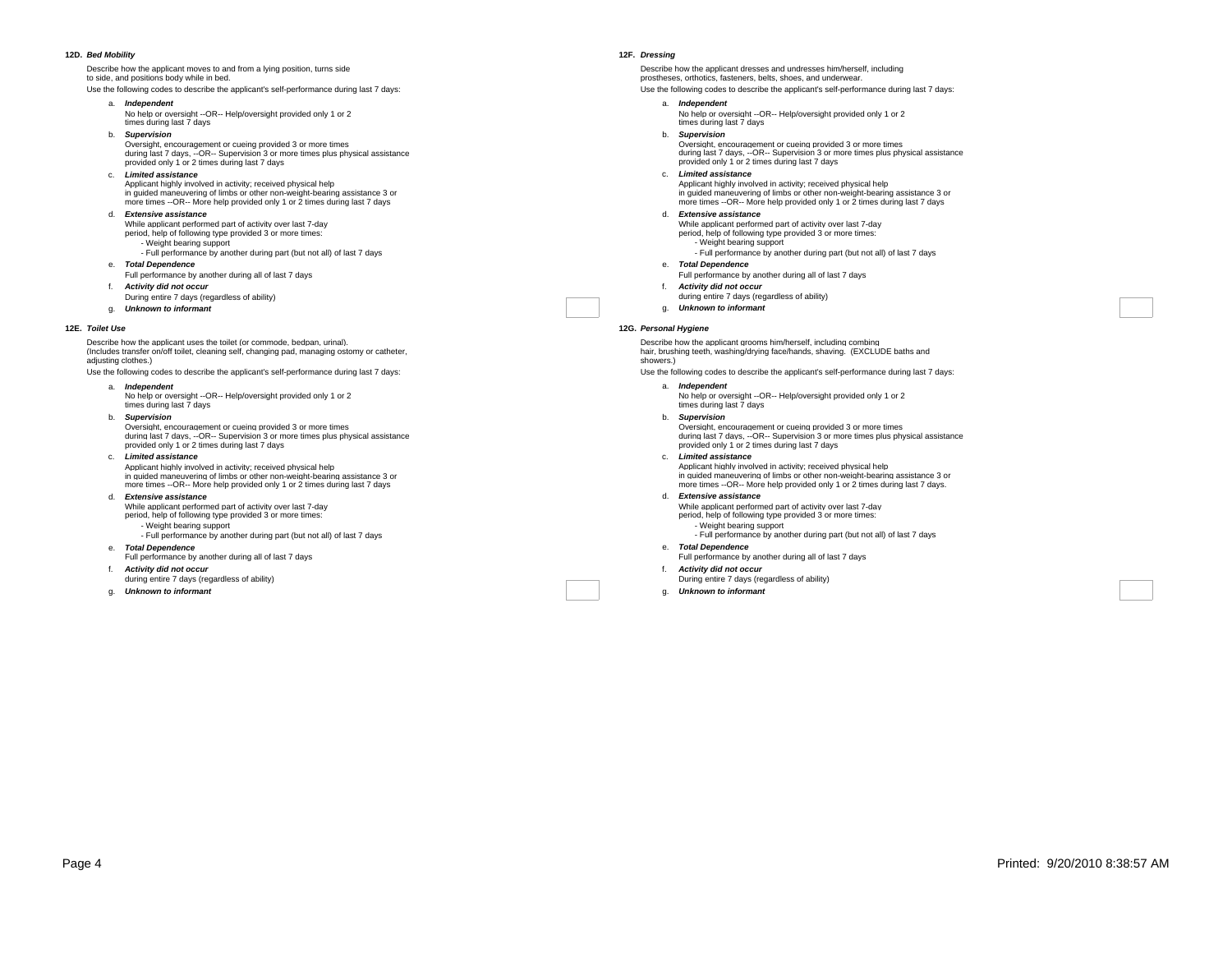#### **12H.** *Bathing*

Describe how the applicant takes a full-body bath/shower or sponge bath (excluding hair or washing back).

Use the following codes to describe the applicant's self-performance during last 7 days:

- a. *Independent*
- maependent<br>No help or oversight --OR-- Help/oversight provided only 1 or 2
- times during last 7 days b. *Supervision*
- 
- Oversight, encouragement or cueing provided 3 or more times during last 7 days, --OR-- Supervision 3 or more times plus physical assistance provided only 1 or 2 times during last 7 days
- c. *Limited assistance*
- Applicant highly involved in activity; received physical help in guided maneuvering of limbs or other non-weight-bearing assistance 3 or more times --OR-- More help provided only 1 or 2 times during last 7 days
- d. *Extensive assistance*
- While applicant performed part of activity over last 7-day
- period, help of following type provided 3 or more times: - Weight bearing support
- Full performance by another during part (but not all) of last 7 days e. *Total Dependence*
- Full performance by another during all of last 7 days
- f. *Activity did not occur*  During entire 7 days (regardless of ability)
- g. *Unknown to informant*
- 

#### **12I.** *Bladder Continence*

Describe the applicant's control of urinary bladder function in the last 7 days (with appliances such as catheters or incontinence program employed). Use the following codes to describe the applicant's self-performance during last 7 days:

- a. Continent complete control; no device used
- b. Continent with catheter complete control with use of any type of catheter
- c. Usually continent incontinent episodes once a week or less
- d. Incontinent incontinent episodes at least 2 times a week or more
- e. Unknown to informant

#### **12J.** *Medication Management*

Describe how the applicant manages medications, for instance, remembers to take them as scheduled, takes the correct dosage, opens bottles, or gives injections.

Use the following codes to describe the applicant's self-performance during last 7 days:

- a. Independent did on own
- b. Some Help help some of the time
- c. Full Help performed with help all of the time
- d. By Others performed by others
- e. Did not occur
- f. Unknown to informant

**12K.** Code for functioning in routine activities around the home or in the community during the last 7 days:

a. Meal Preparation --

How meals are prepared (e.g., planning meals, cooking, assembling ingredients, setting out food, utensils):

- a. Independent did on own
- b. Some Help help some of the time
- c. Full Help performed with help all of the time
- d. By Others performed by others
- e. Did not occur
- f. Unknown to informant
- b. Shopping --

"Shopping" is performed for food and household items (e.g., selecting items, managing money):

- a. Independent did on own
- b. Some Help help some of the time
- c. Full Help performed with help all of the time
- d. By Others performed by others
- e. Did not occur
- f. Unknown to informant
- **12L.** In a typical week, (during the last 30 days) give the number of days the applicant usually went out of the house or building in which the applicant lives, no matter how short a time:
	- a. every day
	- b. 2 6 days a week
	- c. 1 day a week
	- d. no days
	- e. Unknown to informant

#### **12M.** Has the applicant's Activity of Daily Living self-performance status changed significantly compared to status of 90 days ago?

- a. No change
- b. Improved
- c. Deteriorated
- d. Unknown to informant

## **SECTION D. PATHWAY 2. Cognitive Performance**

**13A.** *Short-term Memory*

Does the applicant appear to recall recent events, for instance, when the applicant ate his/her last meal and what he/she ate?

- 
- 0. Memory OK
- 1. Memory problem 2. Unknown to informant
- 

### **13B.** *Memory Exercise Question*

Please recall for me the three items we mentioned earlier in this interview

- 0. Did not recall any items
- 4. Did not assess

3. Recalled three items

## 2. Recalled two items **13C.** *Cognitive Skills for Daily Decision-making*

1. Recalled one item

How does the applicant make decisions about the tasks of daily life, such as planning how to spend his/her day, choosing what to wear, reliably using canes/walkers or other assistive equipment if needed?

- a. Independent decisions consistent/reasonable
- b. Minimally impaired some difficulty in new situations or decisions poor and requires cueing/supervision in specific situations only
- c. Moderately impaired decisions consistently poor or unsafe; cues or
- supervision required at all times d. Severely impaired - never/rarely makes decisions
- e. Unknown to informant

#### **13D.** *Making Self Understood*

How clearly is the applicant able to express or communicate his/her needs/requests? (Includes speech, writing, sign language, or word boards.)

- a. Understood expresses ideas without difficulty
- b. Usually understood difficulty finding words or finishing thoughts;
- prompting may be required
- c. Sometimes understood ability is limited to making concrete requests
- d. Rarely/never understood
- e. Unknown to informant

**13E.** Has there been a sudden or new onset or change in mental functioning in the last 7 days, including ability to pay attention, awareness of surroundings, being coherent; unpredictable variation over course of the day?

- 0. No
- 1. Yes

## 2. Unknown to informant

- **SECTION E. PATHWAY 3. Physician Involvement**
- **14A.** *Physician visits*
	- In the last 14 days, how many days has a physician (or authorized assistant or practitioner) examined the applicant? (Do not count emergency room exams or hospital in-patient visits.)
	- ( If unknown to informant, code 15 )

#### **14B.** *Physician orders*

- In the last 14 days, how many times has a physician (or authorized assistant or practitioner) changed the applicant's orders? (Do not include order renewals without change; do not count hospital in-patient order changes.) (If more than 14 order changes, code 14. If unknown to informant, code 15 )
- Page 5 Printed: 9/20/2010 8:38:57 AM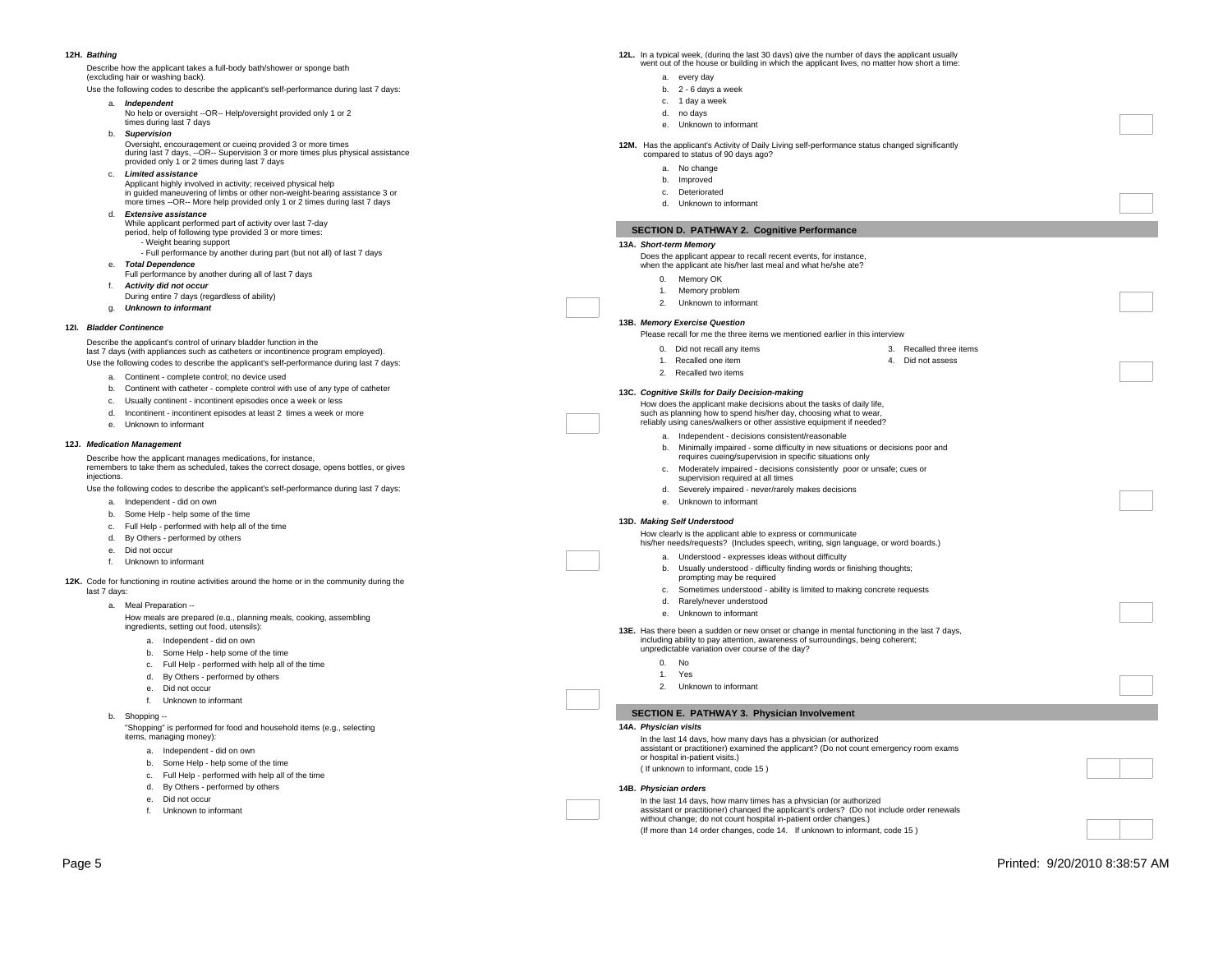| SECTION F. PATHWAY 4. Treatments and Conditions                                                                                                                              | 17B. Verbally abusive behavior                                                                                                                               |
|------------------------------------------------------------------------------------------------------------------------------------------------------------------------------|--------------------------------------------------------------------------------------------------------------------------------------------------------------|
| 15A. Has the applicant received any of the following health treatments,                                                                                                      | In the last seven days, did the applicant threaten or scream at<br>others?                                                                                   |
| or been diagnosed with any of the following health conditions?                                                                                                               | Code for behavior symptom frequency in last 7 days:                                                                                                          |
| 0. No                                                                                                                                                                        | a. Behavior not exhibited in last 7 days                                                                                                                     |
| 1. Yes                                                                                                                                                                       | b. Behavior of this type occurred 1 to 3 days in last 7 days                                                                                                 |
| 2. Unknown to informant                                                                                                                                                      | c. Behavior of this type occurred 4 to 6 days, but less than daily                                                                                           |
| a. Stage 3-4 pressure sores in the last 14 days                                                                                                                              | d.<br>Behavior of this type occurred daily                                                                                                                   |
|                                                                                                                                                                              | Unknown to informant<br>$\mathbf{e}$                                                                                                                         |
| Intravenous or parenteral feedings in the last 7 days<br>b.                                                                                                                  |                                                                                                                                                              |
| Intravenous medications in the last 14 days<br>c.                                                                                                                            | 17C. Physically abusive behavior                                                                                                                             |
| Tracheostomy care, ventilator/respirator, suctioning in the last 14 days<br>d.                                                                                               | In the last seven days, did the applicant hit, shove, scratch,<br>or otherwise act physically abusive or sexually abusive toward other people?               |
|                                                                                                                                                                              | Code for behavior symptom frequency in last 7 days:                                                                                                          |
| Pneumonia in the last 14 days<br>e.                                                                                                                                          | a. Behavior not exhibited in last 7 days                                                                                                                     |
| Daily respiratory therapy in the last 14 days<br>f.                                                                                                                          | b. Behavior of this type occurred 1 to 3 days in last 7 days                                                                                                 |
|                                                                                                                                                                              | c. Behavior of this type occurred 4 to 6 days, but less than daily                                                                                           |
| Daily insulin injections with 2 or more order changes in the last 14 days<br>g.                                                                                              | d. Behavior of this type occurred daily                                                                                                                      |
| h. Peritoneal or hemodialysis in the last 14 days                                                                                                                            | Unknown to informant<br>е.                                                                                                                                   |
|                                                                                                                                                                              | 17D. Socially inappropriate/disruptive behavior                                                                                                              |
| 15B. Does the applicant have one of the following diseases/conditions that a doctor has<br>indicated is present AND affects applicant's status, OR has required treatment or | In the last seven days, did the applicant make                                                                                                               |
| symptom management in the last 90 days?                                                                                                                                      | noise, engage in self-abusive acts, disrobe in public, hoard items, or rummage through                                                                       |
| 0. No                                                                                                                                                                        | others' belongings?                                                                                                                                          |
| 1. Yes                                                                                                                                                                       | Code for behavior symptom frequency in last 7 days:                                                                                                          |
| 2. Unknown to informant                                                                                                                                                      | a. Behavior not exhibited in last 7 days                                                                                                                     |
| Alzheimer's disease<br>a.                                                                                                                                                    | b. Behavior of this type occurred 1 to 3 days in last 7 days<br>c. Behavior of this type occurred 4 to 6 days, but less than daily                           |
|                                                                                                                                                                              | Behavior of this type occurred daily<br>d.                                                                                                                   |
| Dementia other than Alzheimer's disease<br>b.                                                                                                                                | Unknown to informant<br>е.                                                                                                                                   |
| c. Head trauma                                                                                                                                                               |                                                                                                                                                              |
| d. Multiple sclerosis                                                                                                                                                        | 17E. Mental Health Problem / Condition                                                                                                                       |
|                                                                                                                                                                              | Applicants who need long term care may experience delusions and hallucinations<br>that impact the applicant's ability to live independently in the community |
| SECTION G. PATHWAY 5. Skilled Rehabilitation Therapies                                                                                                                       | If present at any point in last 7 days, code:                                                                                                                |
|                                                                                                                                                                              | The applicant DID NOT expereince delusions or hallucinations which impacted<br>0. NO                                                                         |
| 16A. Record the total minutes each of the following therapies was administered or scheduled<br>(for at least 15 minutes a day).                                              | his/her ability to function in the community within the last 7 days.                                                                                         |
| Enter "0" if none or less than 15 minutes daily.                                                                                                                             | 1. YES<br>The applicant DID experience delusions or hallucinations which impacted                                                                            |
|                                                                                                                                                                              |                                                                                                                                                              |
| Enter "999" if unknown to informant                                                                                                                                          | his/her ability to function in the community within the last 7 days                                                                                          |
| a. Total number of minutes provided in last 7 days                                                                                                                           | 2. UNKNOWN TO INFORMANT                                                                                                                                      |
| b. Total number of minutes scheduled for next 7 days but not yet administered                                                                                                | a. Delusions                                                                                                                                                 |
| (A)<br>(B)                                                                                                                                                                   | b. Hallucinations                                                                                                                                            |
| 1. Speech Therapy                                                                                                                                                            |                                                                                                                                                              |
|                                                                                                                                                                              | <b>SECTION I. PATHWAY 7. Service Dependency</b>                                                                                                              |
| 2. Occupational Therapy                                                                                                                                                      | 18.                                                                                                                                                          |
| 3. Physical Therapy                                                                                                                                                          | Code if the applicant is currently being served by EDA Waiver, ADHC Waiver, LT PCS<br>or is currently in a nursing home:                                     |
|                                                                                                                                                                              | a. Not approved for or receiving these services before 12/01/2006.                                                                                           |
| SECTION H. PATHWAY 6. Behavior                                                                                                                                               | b. Was approved for these services prior to 12/01/2006 and requires                                                                                          |
| 17A. Wandering                                                                                                                                                               | ongoing services to maintain current functional status.                                                                                                      |
| In the last seven days, did the applicant wander, that is, move around with                                                                                                  |                                                                                                                                                              |
| no rational purpose, seemingly oblivious to his/her needs or safety?                                                                                                         | SECTION J. SIGNATURES AND COMPLETION DATES                                                                                                                   |
| Code for behavior symptom frequency in last 7 days:                                                                                                                          | 19A. How many minutes did this contact and interview take?                                                                                                   |
| Behavior not exhibited in last 7 days<br>a.                                                                                                                                  |                                                                                                                                                              |
| Behavior of this type occurred 1 to 3 days in last 7 days<br>b.                                                                                                              |                                                                                                                                                              |
| Behavior of this type occurred 4 to 6 days, but less than daily<br>C <sub>1</sub>                                                                                            | 19B. Date LOCET completed                                                                                                                                    |
| Behavior of this type occurred daily<br>d.<br>е.                                                                                                                             | Year<br>Month<br>Day                                                                                                                                         |
| Unknown to informant                                                                                                                                                         |                                                                                                                                                              |
|                                                                                                                                                                              | 19C. Signature of Intake Analyst -- Date                                                                                                                     |
|                                                                                                                                                                              |                                                                                                                                                              |
|                                                                                                                                                                              | Signature (sign above line)<br>a.                                                                                                                            |
|                                                                                                                                                                              | Date Signed<br>b.                                                                                                                                            |
|                                                                                                                                                                              | Year<br>Day<br>Month                                                                                                                                         |
|                                                                                                                                                                              | <b>LOCET Intake Analyst</b><br>C.                                                                                                                            |

Page 6 Printed: 9/20/2010 8:38:57 AM